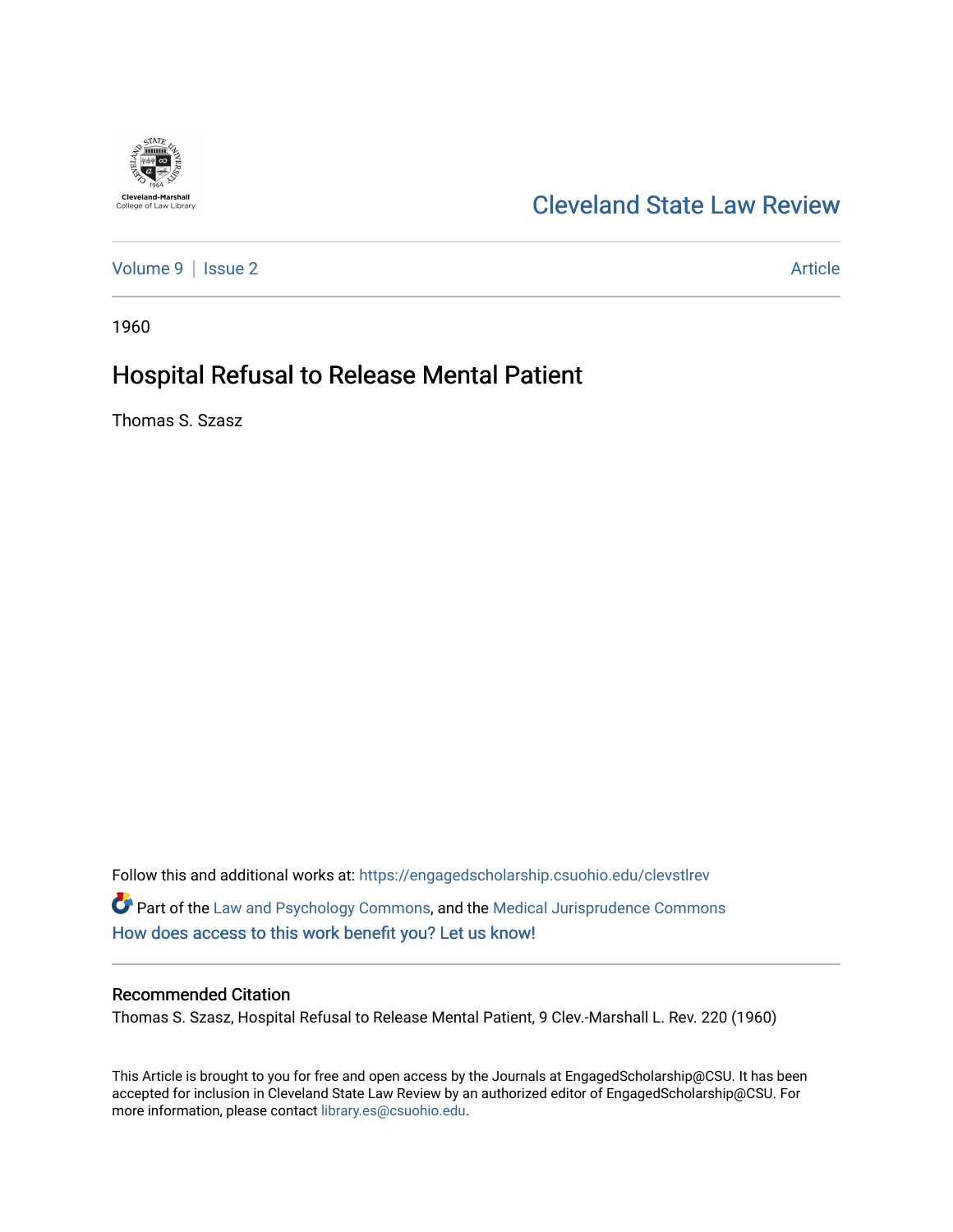### *Hospital Refusal to Release Mental Patient*

### *Thomas S.* Szasz, M.D.\*

**T HE DOUBLE ROLE** of the institutional psychiatrist-consisting on the one hand of being a therapist to his patient, and on the other of being a protector of society against the patientis one of the major dilemmas facing contemporary psychiatry.<sup>1</sup> While these two roles need not conflict in the case of every patient, the possibility of ambiguity, conflict and attendant injury to the patient and to society is ever present in this arrangement. Once it is admitted that patient and mental hospital (or hospital authorities) *might* come into conflict with each other, it becomes necessary to try to avoid situations in which persons are placed in the position of simultaneously representing opposing interests.

It is a well-established principle of democratic forms of social administration that situations of conflicting interests must not be entrusted to single persons (or agencies). This precaution is based on the premise that such arrangements are conducive to surreptitious slighting of one or the other of the two interests. It is believed, too, that reconciliation of the conflict by means of an equitable *compromise* can be more readily achieved if each interest has its own, separate and well-defined, representation. There' is much empirical evidence in jurisprudence, politics, psychiatry, sociology and everyday life to support this contention. It is also well known that should the conflicting interests of two (or more) persons or parties be placed in the hands of a single representative, some of those so represented very likely will feel that they have been betrayed. Should this occur, the injured party has no recourse for remedying the harm done to him. Indeed, a person injured in this way is worse off than if he had no representation at all, since in the latter case he could avail himself of the requisite legal or perhaps legislative aid. But this avenue is barred to those who, by official *flat,* are said to have adequate legal (or other, e.g., psychiatric) representation, when in fact they do not. It was shown elsewhere that mentally ill persons, especially those involuntarily hospitalized, often find themselves exactly in this position.2

<sup>\*</sup>Professor, Department of Psychiatry, State University of New York, Upstate Medical Center, Syracuse, New York.

**<sup>1</sup>** I have discussed this problem in several previous papers to which the interested reader is referred. E.g., see Szasz, Some Observations on the Relationship between Psychiatry and the Law, 75 A. M. A. Arch. Neurol. According 2007 (March 1956); Psychiatric Expert Testimony: Its Cover<br>Meaning and Social Function, 20 Psychiatry 313 (August 1957); Psychiatry<br>Ethics, and The Criminal Law, 58 Colum. L. Rev., 183 (1958).

<sup>2</sup> Szasz, Commitment of the Mentally Ill: "Treatment" or Social Restraint? 125 J. Nerv. & Ment. Dis. 293 (April-June 1957); Civil Rights and The Mentally Ill, to be published.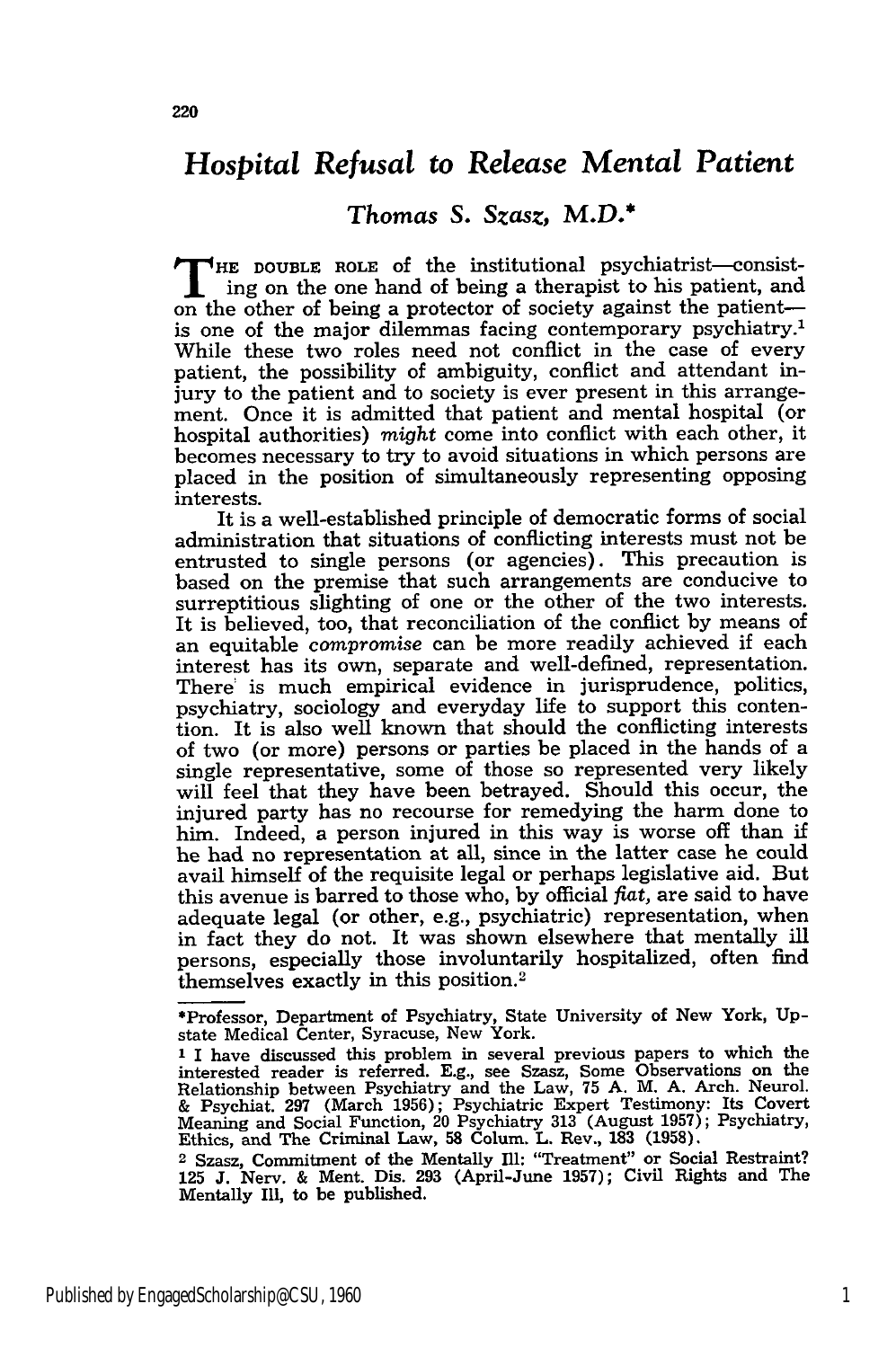The purpose of this essay is to amplify and illustrate this thesis by means of a type of litigation characteristic of forensic psychiatry. I refer to the legal contests resulting from the patient's suit for release from the mental hospital against the wishes of the hospital authorities; and also to its corollary. namely, the hospital superintendent's suit against the patient when the latter has gained his release by the decision of a lower court and the former, seeking the continued retention of the

patient, appeals this decision.<br>The mere fact that a patient seeking release from a hospital is denied his request should, I submit, be considered *prima facie* evidence of a conflict of interests between himself and the hospital authorities. To argue that the patient is "psychotic" (or insane, deranged, etc.) will not do, even if it might, in some theoreticalpsychiatric sense, be correct. This argument must be expressly disallowed simply because it rests on the wholly unwarranted assumption that mentally ill persons (or some of them) have no genuine ("rational") interests of their own, or if they have, they do not know what they really are. It seems to me that we should assiduously guard against temptations to make such assumptions. *For what is involved here is the adjudication of the legitimacy* of *interests (or desires, wishes, etc.), rather than their acknowledgment or description.* So-called mentally ill persons, however deranged or different from those considered normal, obviously do have desires and interests to do some things, and to avoid doing some others. The same is true of children. Clearly, the most honest thing possible in these situations is to acknowledge what *their* interests are, and to state, equally explicitly, what *ours* are. Should the two sets of interests conflict, this, too, must be explicitly acknowledged and dealt with, rather than obscured or denied. It may be asked: How are we to ascertain the interests of others? Our answer is that we must ascertain them the same way as we determine our own. In both cases, at least as a base line for further study and discussion, we must accept *self-declared intentions* as phenomenologically valid and morally legitimate. To argue that "mentally ill" persons do not know what their "real interests" are-that is, "what is good for them"-makes the speaker the self-appointed guardian of the patient's alleged best interests, and thus puts an end to any inquiry into or discussion of this problem.<sup>3</sup>

Once the patient brings suit against the hospital superintendent (in his capacity as representative of the hospital), their respective roles become legally defined as those of *adversaries.* It is hard to see how anyone can maintain, in the face of such evidence, that they could, nevertheless, be *partners* in working toward the therapeutic rehabilitation of the patient. Yet this is generally what the psychiatrists in these situations have claimed and continue to claim. In a previous discussion of the civil rights

**<sup>3</sup>** Szasz, Moral Conflict and Psychiatry. Yale Review, in press.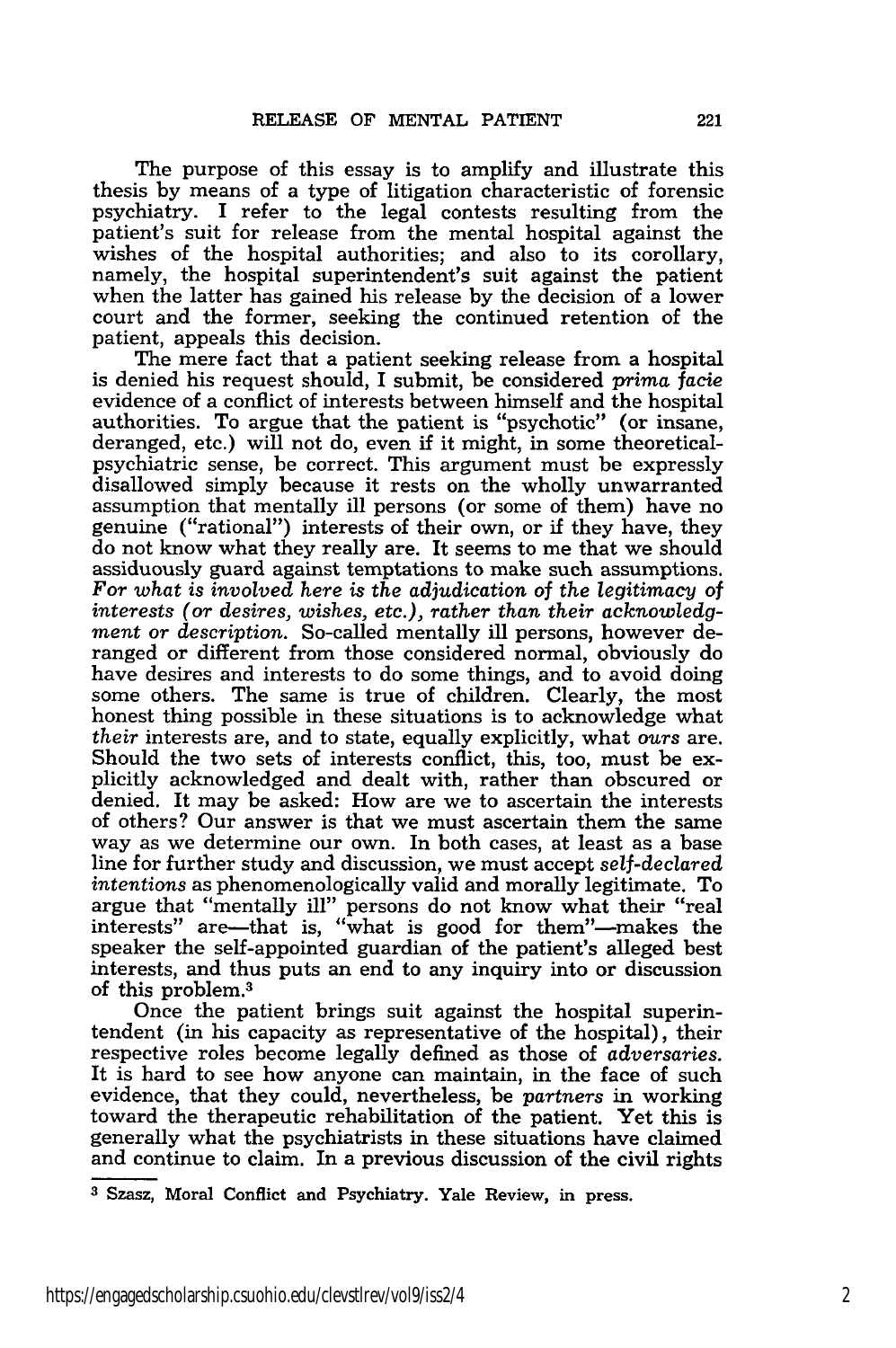of involuntarily hospitalized mental patients,4 I suggested that the relationship of these patients to their psychiatrists is of an adversary character and urged that this fact be more openly recognized and implemented. How such recognition and implementation might operate could probably be described better **by** using actual case illustrations, rather than **by** stating it only in general terms. To accomplish this, we shall briefly consider some examples.

The typical form of the type of litigation which we are considering is "John Doe (patient) v. John Smith (superintendent) ," when the patient sues for release; and its reverse, when the mental hospital superintendent sues to reverse the decision of a lower court ordering the patient's release. The literature on forensic psychiatry is replete with such cases. The examples which follow are condensed from Lebensohn's essay, *Contributions of St. Elizabeth's Hospital To a Century of Medicolegal Progress.5*

Let us begin with the case of Barry v. White.<sup>6</sup> The patient, Paul duV. Barry, sued William Alanson White, the superintendent of St. Elizabeth's Hospital, for his release. Barry had been *acquitted* of a murder charge on the grounds of insanity and was subsequently committed to St. Elizabeth's Hospital. He filed three writs of habeas corpus, and when all of these were denied, he appealed the last ruling to a higher court.<sup>7</sup> In their decision, the appeal court ruled:

It seems clear that the natural assumption of fact follows that such condition of insanity has continued to the present time. The effect of such presumption is to cast upon the prisoner here the burden of proving that since the commission of the homicide he has become sane to the degree that it is reasonably certain that his enlargement will now be without menace to the public peace or safety. Where insanity has gone so far as actually to take human life, no

**6 62 U. S. App. D. C. 69 (1933).**

**<sup>4</sup>** Szasz, Civil Rights and The Mentally Ill, to be published.

**<sup>5</sup>** Lebensohn, Contributions of St. Elizabeth's Hospital to a Century of Medicolegal Progress, 24 Med. Ann. Dist. Columbia 469, 542 (Sept. and Oct. **1955).**

**<sup>7</sup>**It is important to note that often this type of litigation is complicated and confused **by** the fact that the "patient" committed an unlawful act. Thus, when he asks for release from the "hospital," the superintendent of that institution tends naturally to assume the role of prison-warden (i.e., the role of being entrusted to keep the "patient" safely locked up). But **if** this is so, surely he has asked to be so defined! Moreover, these quasicriminal cases have also served as models for the lawsuits of other mental patients who have never committed an unlawful act. In *their* suits for release, too, the superintendent is apt to take the role of warden. The con- cepts of criminality and mental illness thus remain persistently confused and equated in the management of the (involuntarily) hospitalized mental patient.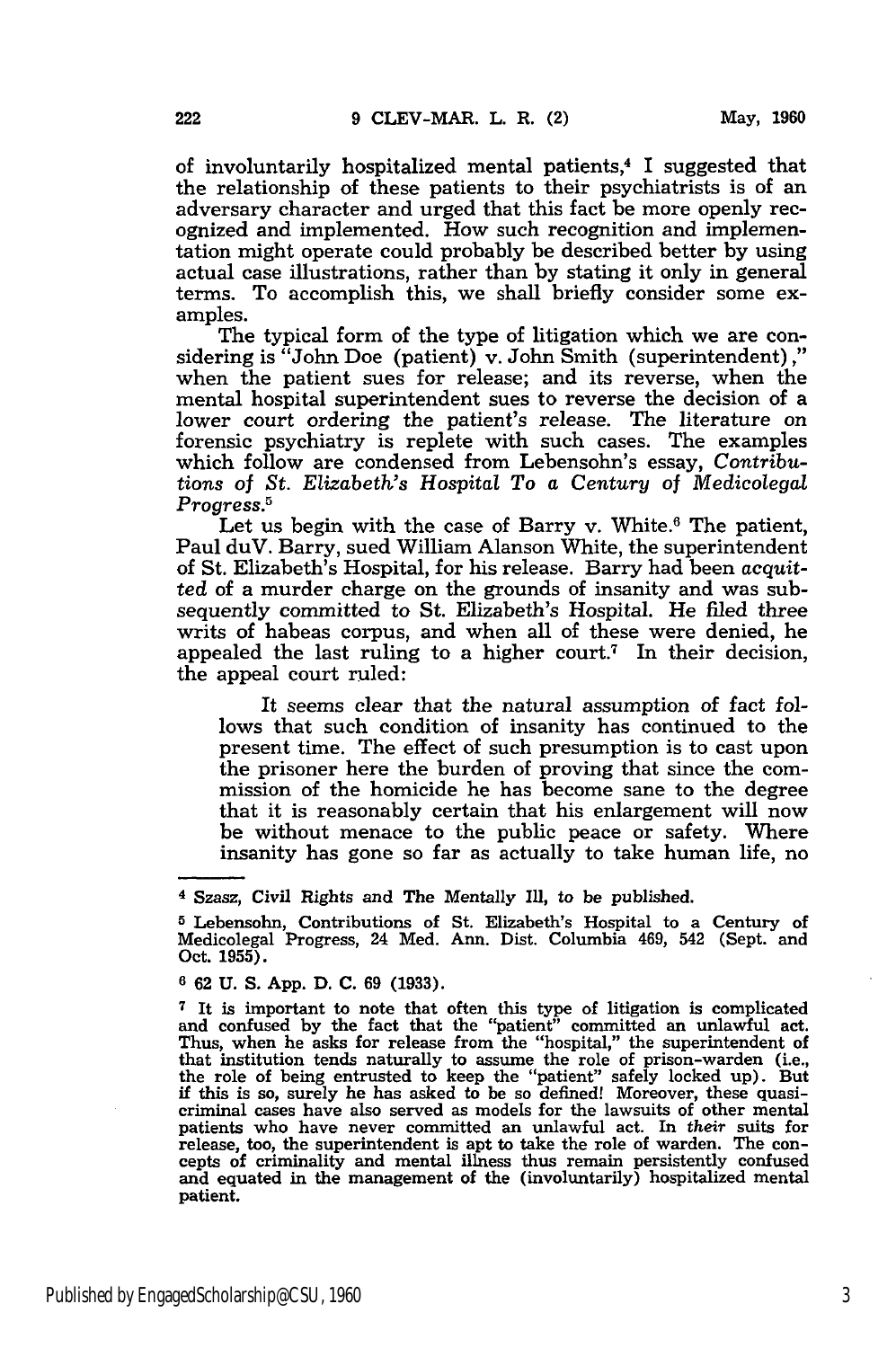sensible person will be satisfied with evidence of recovery which does not attain to the degree of reasonable certainty. $8$ 

Lebensohn added: "It will be noted that the burden of proving his recovery in such cases rests squarely on the shoulders of the petitioner."

This situation deserves critical scrutiny. I shall limit myself to only a few brief remarks.

1. How can a plaintiff-patient, in such a situation, prove his so-called sanity, or recovery (from an alleged mental illness), when the precise criteria of what constitutes mental illness has never been clearly defined? This is an utterly Kafkaesque situation, requiring the defendant (as it were) to prove that he is innocent, without specifying the crime of which he is alleged to be guilty.

2. If "insanity" was inferred directly from homicide, as seems to have been the case here, "sanity" could be proved (logically) only by guaranteeing the non-commission of future homicide. But how can anyone prove a *future* occurrence? Surely, this is a good example of a requirement which it is logically impossible to fulfill.

3. Furthermore, how could the patient prove that he is "mentally healthy" without powerful psychiatric assistance, powerful enough to counteract the prestige and authority of the hospital superintendent? Without supplying him with psychiatric *defense* -in addition to legal defense-he is, in fact, as good as unrepresented in his psychiatric battle with the experts. In support of this contention, consider Dr. White's much poorer showing in his forensic-psychiatric battle in the Leopold-Loeb case.<sup>10</sup> In that case, finding himself in the other corner, as it were, from the power represented by the prosecution, he was unable to make his "diagnoses" of "insanity" stick. It is evident that mental hospital psychiatrists testifying *against* disenfranchised and feared mental patients have the power of the state (and of public opinion) on their side. If such matters are to be legally adjudicated, it is not enough to go through the formalities of a judicial proceeding. The ethic of democracy requires *equal representation* of the interests of the two parties.

There is an interesting postscript to the *Barry* case. After approximately eleven years of hospitalization, Barry managed to escape from St. Elizabeth's Hospital and make his way to St. Louis. Although picked up by the police there, he was not returned to the District of Columbia, and no more was heard of him. Mental hospitalization of this kind reminds one of the tales

*9 Id.*

**s** Lebensohn, *op.* cit. *supra* note 5, at 543.

**<sup>10</sup> W.** White, The Autobiography of a Purpose **(1938).**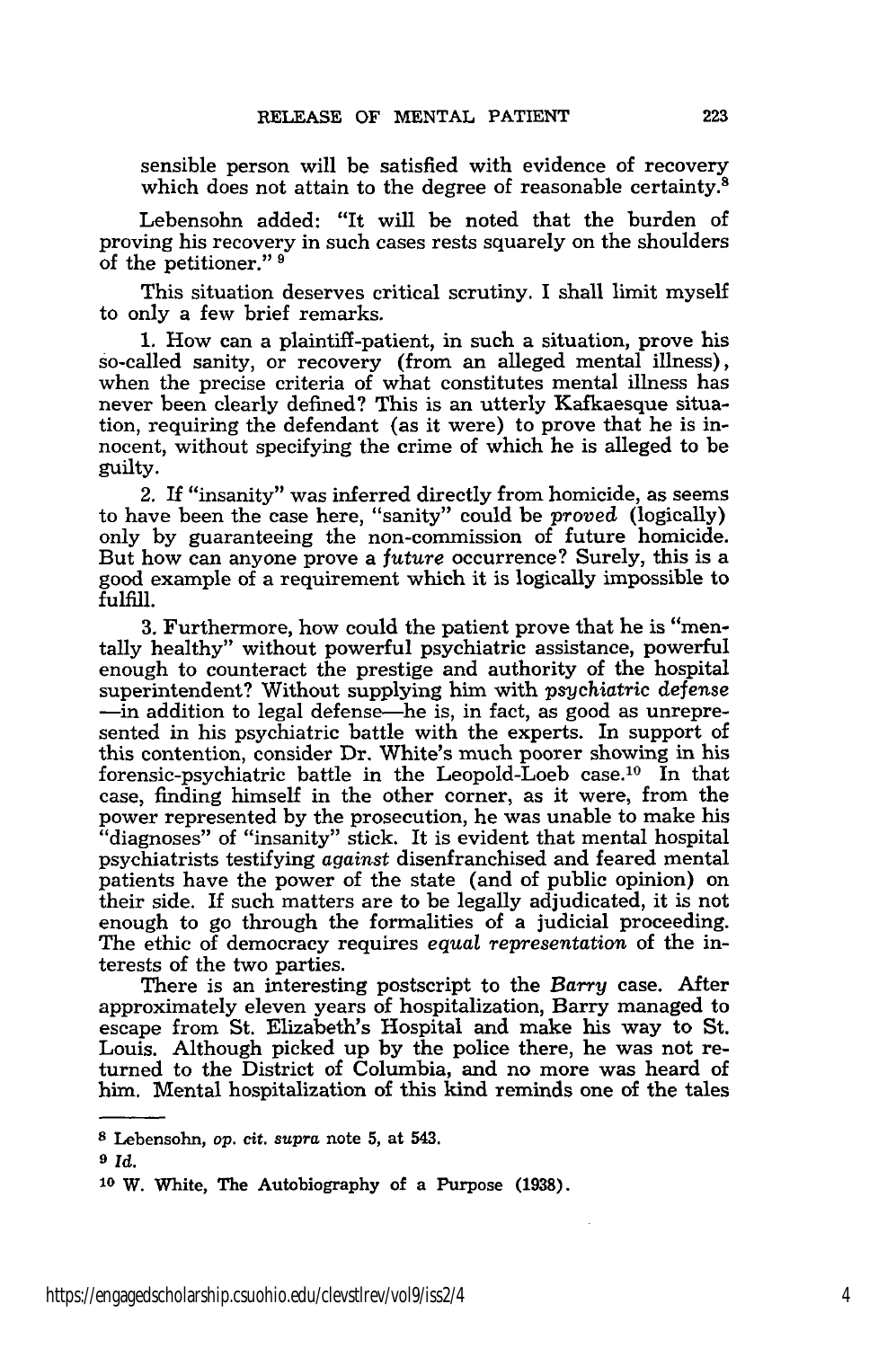of the Count of Monte Cristo: that is, of indefinite detention in jails without possibilities of legal reprieve, intelligently conceived and skillfully executed escape being the only means for gaining one's freedom. But should we not ask why psychiatrists wish to play wardens in such a system of unreasoning and unjust imprisonment? And if they really believe that Barry, or men like him, should be segregated from society for virtually unlimited periods of time, what training, skill or legal status do psychiatrists possess to implement such "sentences"?

Let us briefly review another celebrated case, that of Over-*Holser v. DeMarcos.11* DeMarcos was from Tennessee, and while living in Canada, was tried for murder and convicted of manslaughter. While serving his sentence for life imprisonment, he was found to be of "unsound mind." He was sent to a mental hospital in Canada, and then, in accordance with the "reciprocal trade agreement" (as Lebensohn put it) between that country and the United States, he was transferred to St. Elizabeth's Hospital. This was in 1939, at which time DeMarcos was already 71 years old. At St. Elizabeth's Hospital he was diagnosed "as one of the rare cases of true paranoia." 12 Between 1940 and 1944, he made several unsuccessful attempts to gain his freedom by filing four different writs of habeas corpus. In his fifth attempt, "Justice Goldsborough took the case out of the hands of a jury and summarily ordered him discharged **. . .** The apprehension of the District Attorney's office at having DeMarcos at large"wrote Lebensohn-"was further evidenced by the unprecedented speed with which the appeal was drawn and filed .... This was seen in some legal circles as an effort on the part of the District Attorney's office to 'get out from under' should anything untoward happen involving the released man. The appeals court ordered the arrest of DeMarcos, and this was interpreted as a direct rebuke to the presiding judge. The wheels of justice moved much too slowly in this instance, for **by** the time the order for arrest was issued, DeMarcos was already in Knoxville. After some delay, he was apprehended by the F. B. I. on an assault charge and returned to the District."<sup>13</sup>

In Overholser v. DeMarcos, the Court of Appeals announced the following decision (as abbreviated by Lebensohn):

It is not the function of the Judge in habeas corpus proceedings to determine the mental condition of a person who has been committed for insanity... *It should be remembered that persons committed* .. . *are presumed* to *be insane . . . There is also a presumption that the hospital staff are competent ... and that their opinion is correct.* Their determination that a petitioner should not be at large should not be

**<sup>12</sup>**Lebensohn, *op.* **cit.** *supra* note **5,** at 544.

**<sup>11 80</sup> U. S. App. D. C. 91** (1945).

**<sup>13</sup>***Id.* at 544-45.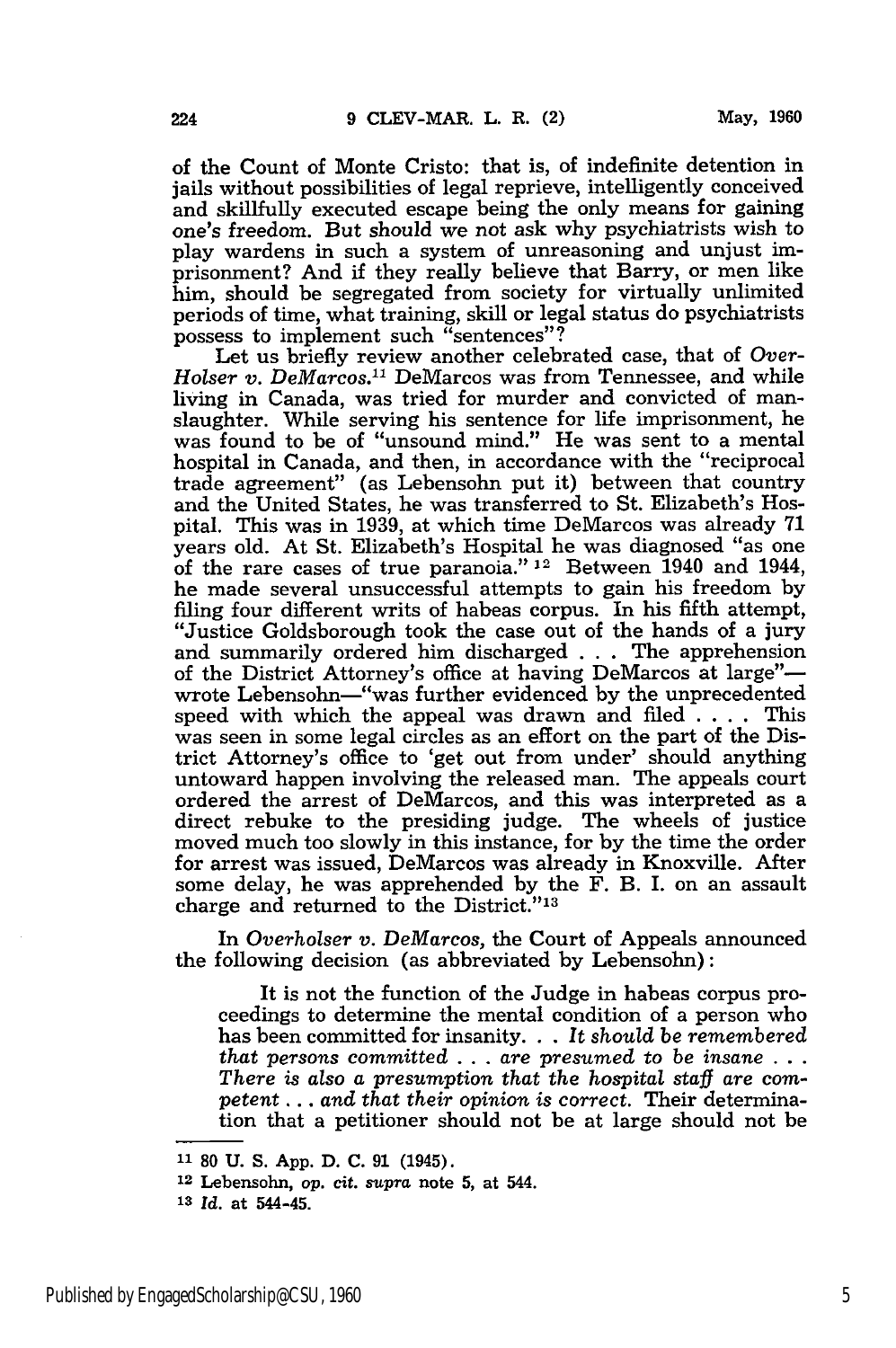lightly disregarded . . . The issue which must ultimately be decided is whether he has sufficiently recovered from a mental disease, so that he may be safely released. Lay judgment on such an issue is of little value. If, despite the judgment of the hospital staff that the petitioner has not recovered, there is a substantial doubt on the question, it becomes the duty of the court to see that a new judgment on the petitioner's sanity is made according to the procedure laid down in the District of Columbia code. This procedure requires an examination and report by the Commission on Mental Health (italics added) .14

This, however, was not the end of the story. DeMarcos seemed to be indestructible and forever hopeful. This is Lebensohn's account of the denouement of this story:

The Commission did, indeed, examine him on two separate occasions and concurred with the Hospital findings. In spite of this, DeMarcos persisted, and in persisting he finally triumphed. In 1946, at the time of his eighth try, he was 78, and possibly the court was influenced by the mellowing effect of his advancing years. At any rate, the court disregarded the unanimous opinion of all Hospital and Commission psychiatrists and ordered his discharge. This time he went directly to Tennessee where, I am informed, he is engaged in teaching school. In this instance, the psychiatrists' dire predictions were happily, but surprisingly, unfulfilled. The De-Marcos case is the exception which proves the rule.15

In the light of my previous comments, this story, in a way, speaks for itself. Without belaboring some of the points made already, a few additional remarks will be offered.

1. Inasmuch as DeMarcos was sufficiently intact to persevere, as he did, in efforts to gain his release by appropriate legal methods, one may well be skeptical about what kind of "insanity" he had suffered from. Perhaps his was a "case of true paranoia," as claimed by the psychiatrists who saw him. But even if the validity of this "diagnosis" is granted, *it alone* could not explain or justify his interminable "hospitalization." This could only be justified as serving the purposes of preventive jailing, that is, imprisonment to prevent a *future* crime. I have discussed in detail elsewhere the moral and legal illegitimacy of putting psychiatric hospitalization to this use.<sup>16</sup>

**<sup>14</sup>***Id.* at 545.

**<sup>15</sup>** *Id.*

**<sup>16</sup>**Szasz, Recent Books on the Relation of Psychiatry to Criminology, 21 Psychiatry 307 (August 1958); Politics and Mental Health: Some Remarks Apropos of the Case of Mr. Ezra Pound, **115** Am. J. Psychiat. **508** (December 1958).